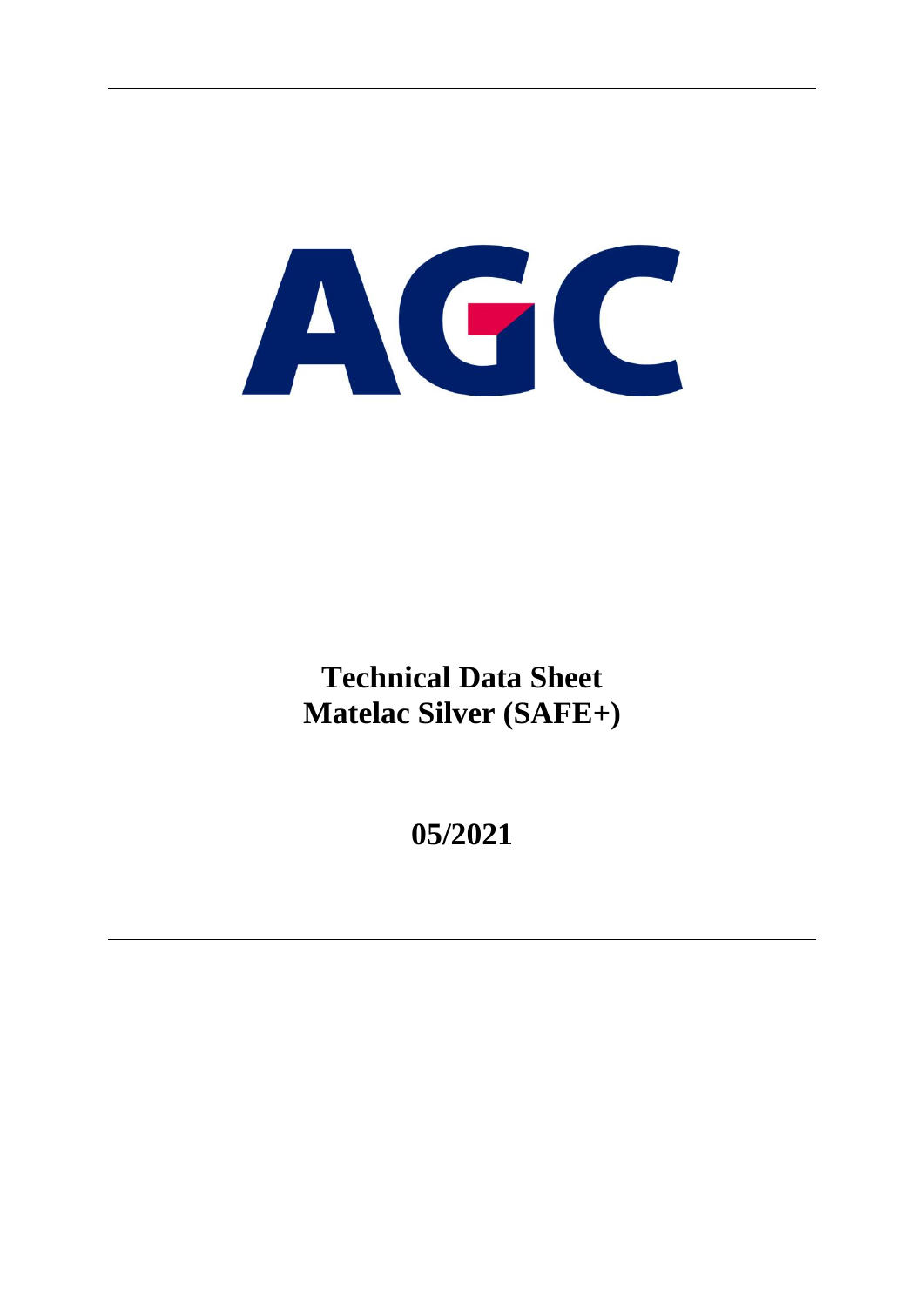| 1                       |            |                                                       |  |
|-------------------------|------------|-------------------------------------------------------|--|
| $\boldsymbol{2}$        |            |                                                       |  |
| 3                       |            |                                                       |  |
|                         | 3.1        |                                                       |  |
|                         | 3.2        |                                                       |  |
|                         | 3.3        |                                                       |  |
|                         | 3.4        |                                                       |  |
|                         | 3.5        |                                                       |  |
| $\overline{\mathbf{4}}$ |            |                                                       |  |
| 5                       |            |                                                       |  |
| 6                       |            | TOLERANCES ON DIMENSIONS ERROR! BOOKMARK NOT DEFINED. |  |
|                         | 6.1        |                                                       |  |
|                         | 6.2        |                                                       |  |
| $\overline{7}$          |            |                                                       |  |
|                         | 7.1        |                                                       |  |
|                         | 7.2        |                                                       |  |
|                         | 7.3        |                                                       |  |
|                         | 7.4        |                                                       |  |
|                         | 7.5        |                                                       |  |
|                         | 7.6        |                                                       |  |
|                         | 7.7        |                                                       |  |
|                         | 7.8<br>7.9 |                                                       |  |
|                         |            |                                                       |  |
| 8                       |            |                                                       |  |
| $\boldsymbol{9}$        |            |                                                       |  |
|                         | 9.1        |                                                       |  |
|                         | 9.2        |                                                       |  |
| <b>10</b>               |            |                                                       |  |
| 11                      |            |                                                       |  |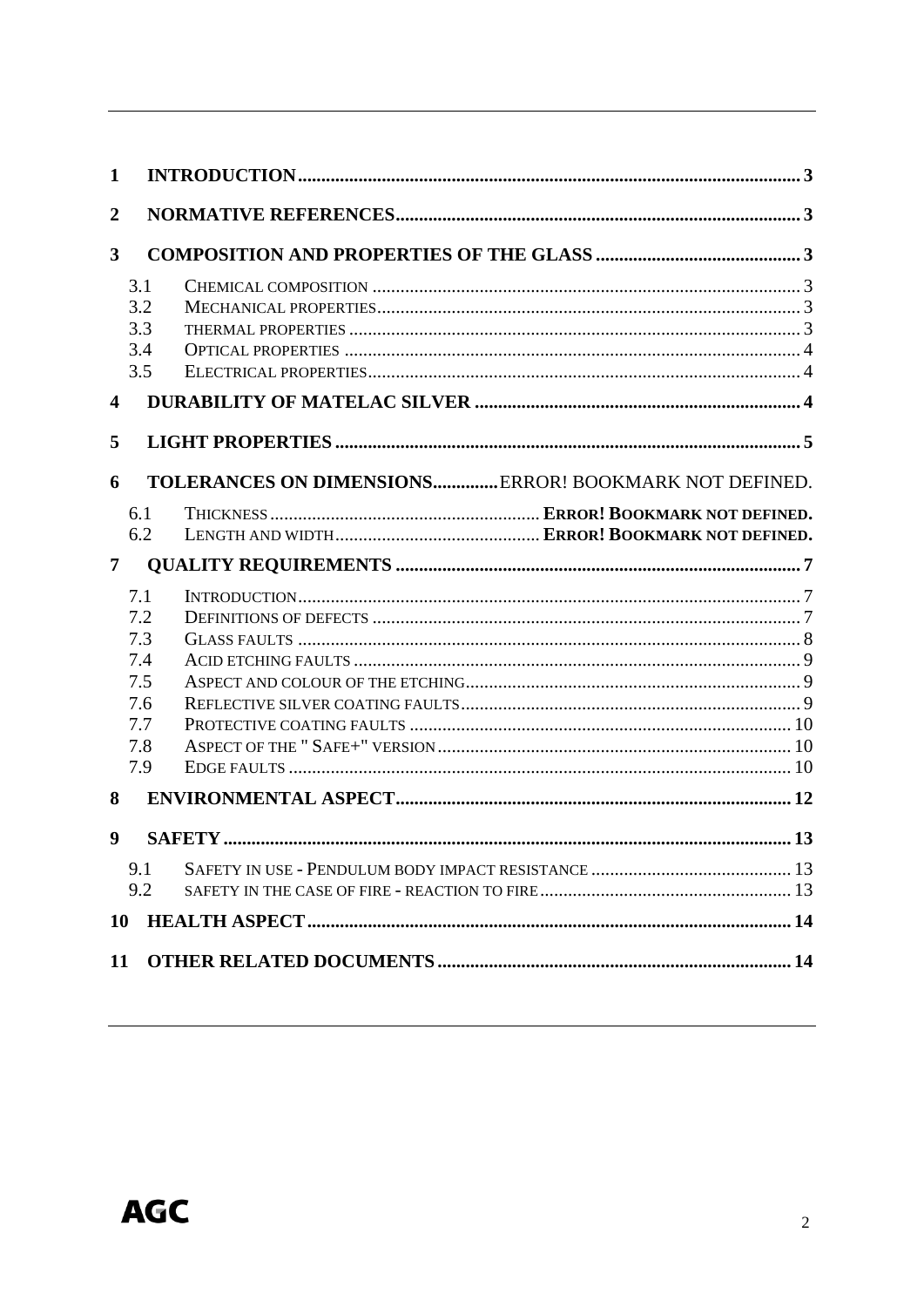# <span id="page-2-0"></span>1 INTRODUCTION

This Technical Datasheet gives information about the range of acid etched decorative glass Matelac Silver, safety backed or not with a SAFE+ film. The substrate of Matelac Silver is a float glass in accordance with EN 572-2.

### <span id="page-2-1"></span>2 NORMATIVE REFERENCES

There is not yet a published EN standard.

All Matelac Silver products are produced in factories being ISO 9001 certified.

# <span id="page-2-2"></span>3 COMPOSITION AND PROPERTIES OF THE GLASS

The basis glass used for Matelac Silver production is float glass conform to EN 572-1 & 2. The properties of the float glass are listed hereunder.

#### <span id="page-2-3"></span>3.1 CHEMICAL COMPOSITION

The EN 572-1 defines the magnitude of the proportions by mass of the principal constituents of float glass as following:

| SiO <sub>2</sub>  | 69 to 74 %  |
|-------------------|-------------|
| Na <sub>2</sub> O | 10 to 16 %  |
| CaO               | 5 to 14 %   |
| MgO               | 0 to 6 $\%$ |
| $Al_2O_3$         | 0 to 3 %    |
| Others            | 0 to 5 $%$  |

#### <span id="page-2-4"></span>3.2 MECHANICAL PROPERTIES

- $\triangleright$  Weight (at 18°C):  $\rho = 2500 \text{ kg/m}^3$
- $\triangleright$  Density: 2.5
- $\triangleright$  Young's Modulus (modulus of Elasticity): E = 70 000 N/mm<sup>2</sup>
- $\triangleright$  Poisson Ratio:  $\mu = 0.2$
- $\triangleright$  Shear Modulus: G = E/ [2 (1+v)]  $\approx$  29 166 N/mm<sup>2</sup>
- ➢ Knoop Hardness: 6 GPa
- ➢ Mohs Hardness: 6
- $\triangleright$  Characteristic bending strength: 45 N/mm<sup>2</sup>

#### <span id="page-2-5"></span>3.3 THERMAL PROPERTIES

- $\triangleright$  Softening point:  $\approx 600 \degree C$
- $\triangleright$  Fusion temperature:  $\approx 1500 \degree C$
- $\triangleright$  Linear expansion coefficient:  $\alpha = 9.10^{-6}$ /K (between 20° and 300°)
- $\triangleright$  Specific heat capacity: C = 720 J/(kg.K)

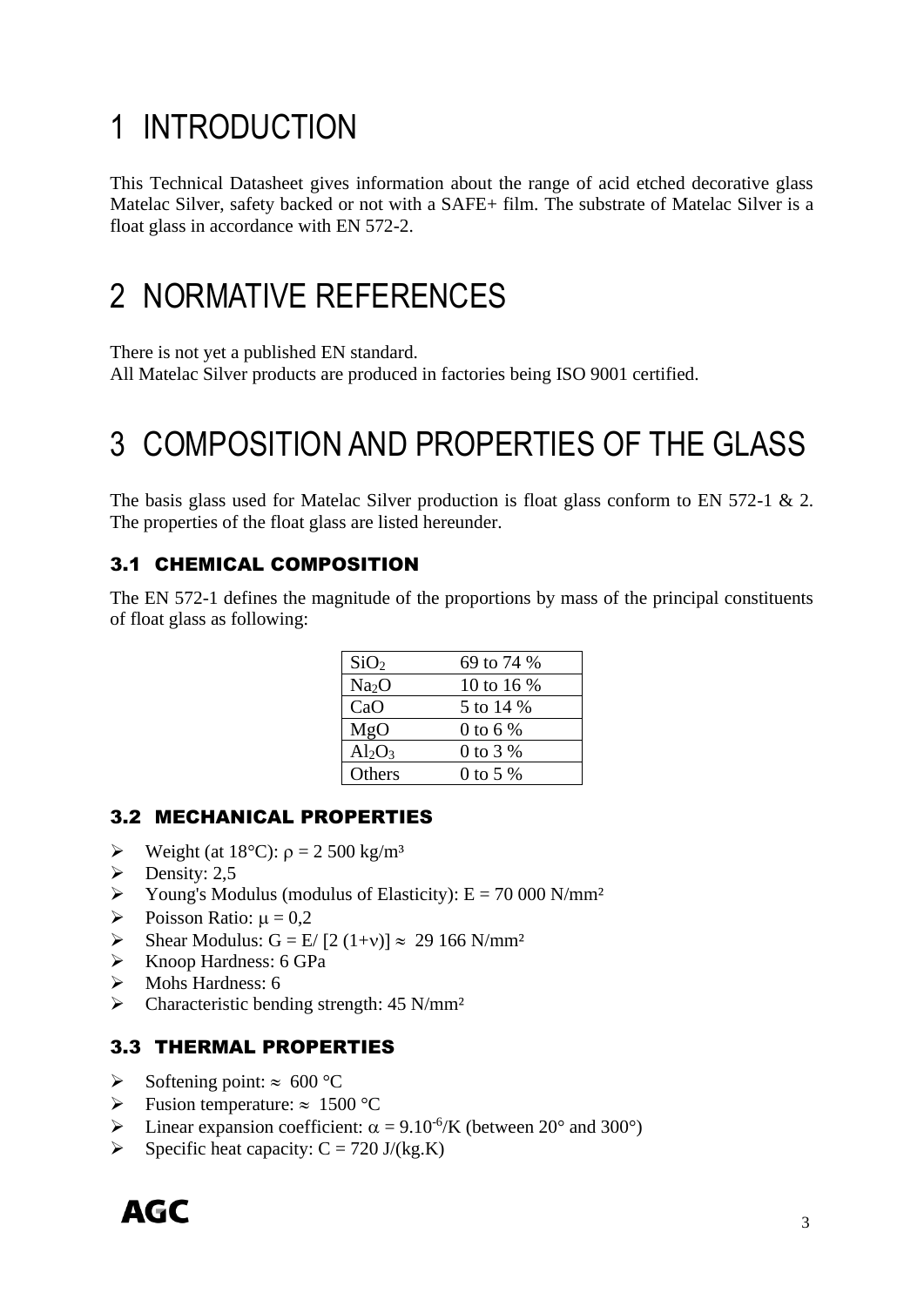#### <span id="page-3-0"></span>3.4 OPTICAL PROPERTIES

➢ Refractive index N to visible radiation (380 to 780 nm): - air/glass: 0,67 - glass/air: 1,50

#### <span id="page-3-1"></span>3.5 ELECTRICAL PROPERTIES

- $\triangleright$  Specific resistance: 5.10<sup>7</sup>  $\Omega$ .m at 1 000 Hz and 25°C
- $\triangleright$  Dielectric constant: 7,6 at 1 000 Hz and 25 $^{\circ}$ C

# <span id="page-3-2"></span>4 DURABILITY OF MATELAC SILVER

Matelac Silver products are tested following the durability method described in EN 1036-1.

|                                                                                            | EN 1036-1 criteria                                       | Performance of Matelac Silver                 |
|--------------------------------------------------------------------------------------------|----------------------------------------------------------|-----------------------------------------------|
| Neutral salt spray test:<br>Maximum corrosion<br>around the edge                           | $1.0 \text{ mm}$                                         | Punctual: 1.0 mm<br>Average: 0.05mm           |
| Copper accelerated acetic acid salt<br>spray test:<br>Maximum corrosion<br>around the edge | $1.5 \text{ mm}$                                         | Punctual: 1.5 mm<br>Average: 0.25 mm          |
| Maximum number of spots<br>$\bullet$<br>(diameter between 0.2 and 3)<br>mm)                | $\overline{2}$<br>(accepted provided $\leq$<br>$0.2$ mm) | $\leq 1$<br>(accepted provided $\leq 0.2$ mm) |
| Condensation water test<br>Maximum corrosion<br>around the edge                            | $0.2 \text{ mm}$                                         | Punctual: 0.2mm<br>Average: 0.05 mm           |
| Maximum number of spots<br>$\bullet$<br>(diameter $\leq$ 0.3 mm)                           |                                                          |                                               |

The acceptance levels for surface defects on acid-etched surface are given in table for stock sizes.

| <b>Punctual faults (mm)</b>                               | $Max/10 \text{ m}^2$  |
|-----------------------------------------------------------|-----------------------|
| $\leq 0.5$                                                | Accepted <sup>a</sup> |
| $> 0.5$ and $\leq 1$                                      |                       |
| $>1$ and $\leq 2$                                         |                       |
|                                                           |                       |
| <sup>a</sup> Accepted, providing there is no accumulation |                       |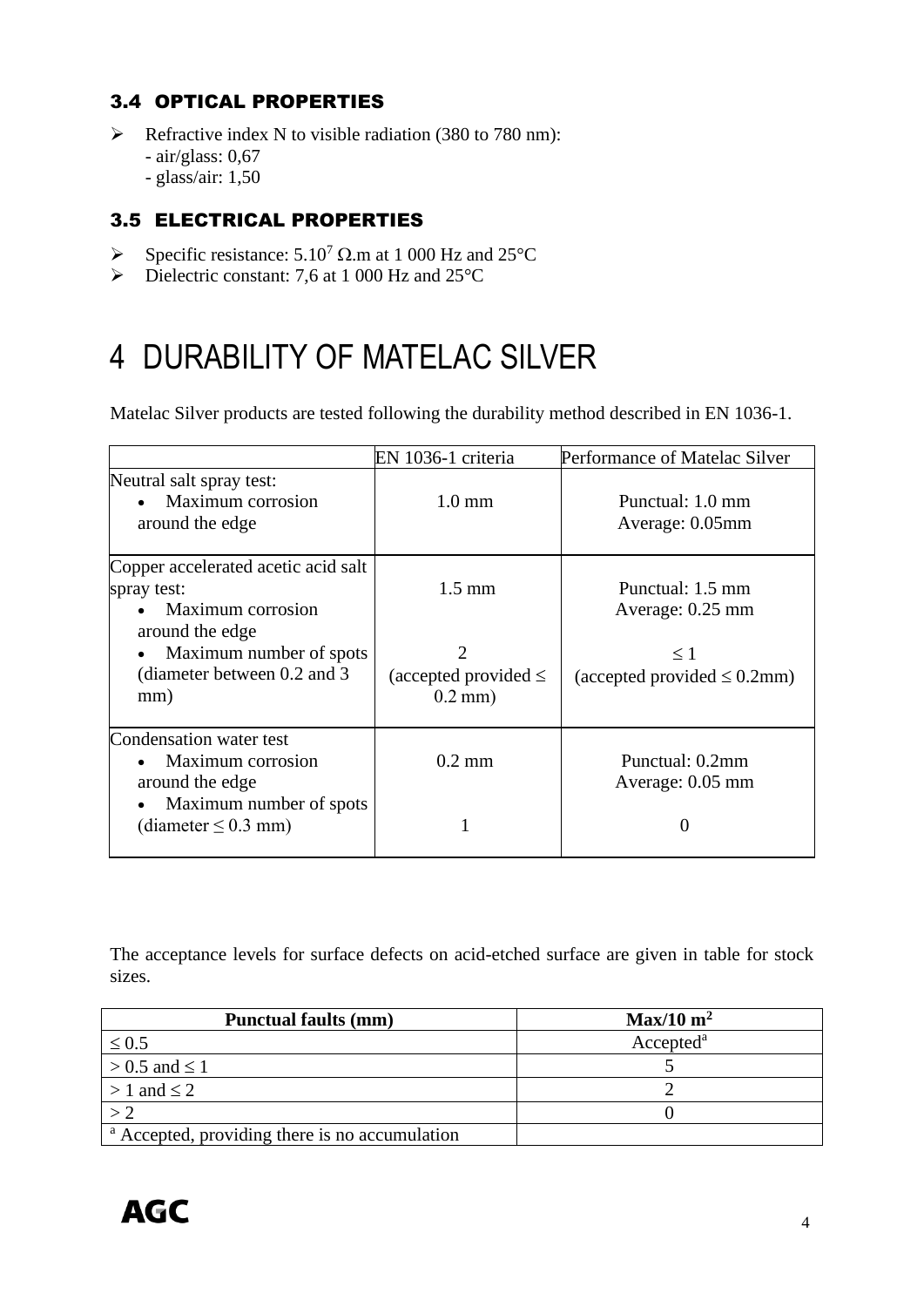# <span id="page-4-0"></span>5 LIGHT PROPERTIES

 $\mathbf{r}$ 

The light properties are calculated using spectral measurement that conforms with standard EN 410. The following property is given:

| D65,2 $^{\circ}$            | $\rho$ 'v: Light reflection on glass side in % $(+/-5%)$ |             |             |               |             |
|-----------------------------|----------------------------------------------------------|-------------|-------------|---------------|-------------|
|                             | Clearlite                                                | Clearvision | Grey        | <b>Bronze</b> | Green       |
| Thickness                   |                                                          |             |             |               |             |
| (mm)                        | <b>MNGE</b>                                              | <b>MNGE</b> | <b>MNGE</b> | <b>MNGE</b>   | <b>MNGE</b> |
| $\mathcal{D}_{\mathcal{L}}$ | 92                                                       | 94          | 60          | 65            | 82          |
| 3                           | 91                                                       | 94          | 48          | 54            | 76          |
| 4                           | 90                                                       | 94          | 38          | 45            | 71          |
|                             | 89                                                       | 94          | 31          | 37            | 66          |
| 6                           | 88                                                       | 94          | 25          | 31            | 61          |
|                             | 86                                                       | 93          | 17          | 22            | 53          |

|  |  |  |  |  | ER' ( $\rho$ ' <sub>v</sub> ): Light reflection on glass side in % (tolerance +/- 5%) |
|--|--|--|--|--|---------------------------------------------------------------------------------------|
|--|--|--|--|--|---------------------------------------------------------------------------------------|

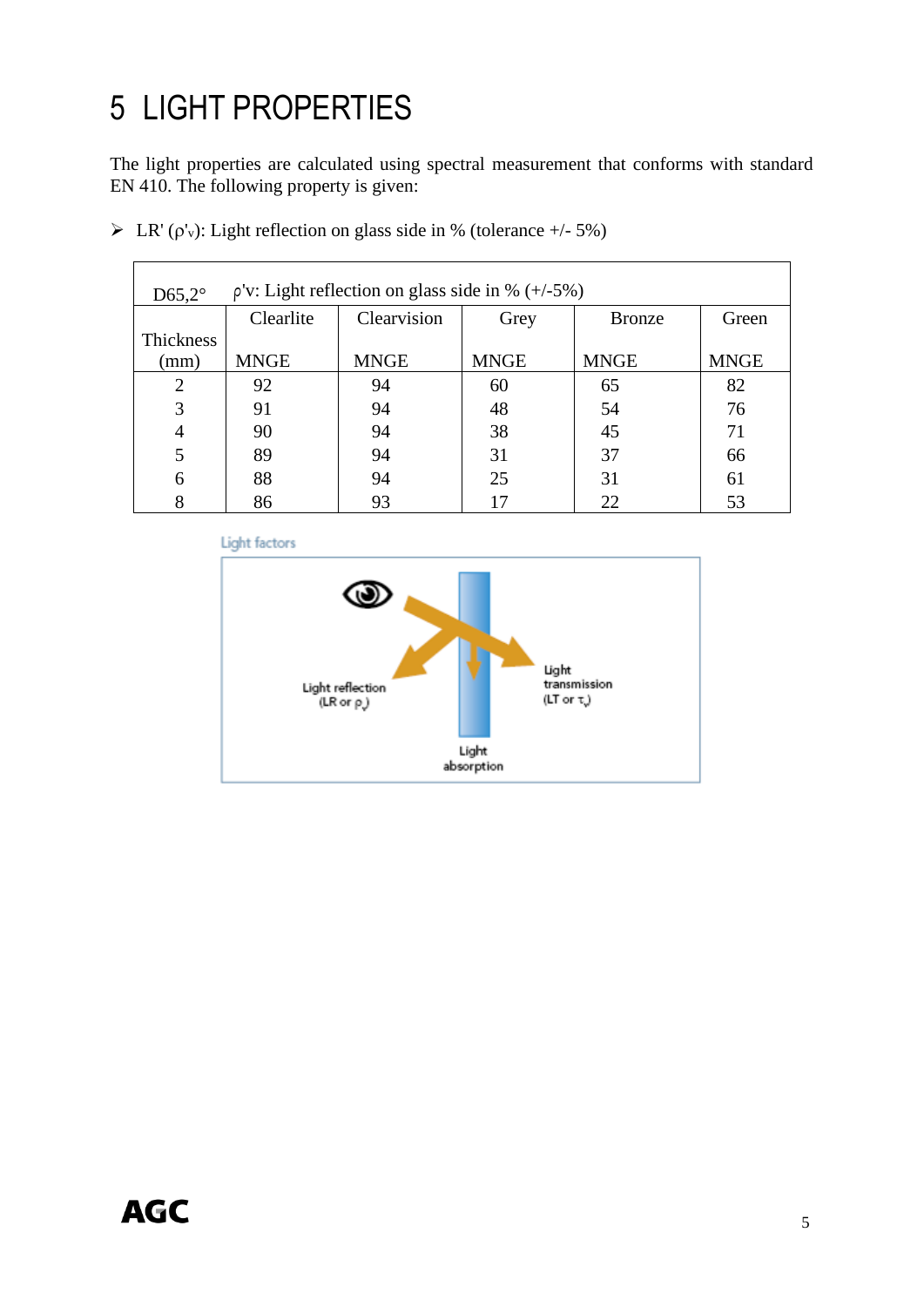# 6 TOLERANCES ON DIMENSIONS

#### 6.1 THICKNESS

The actual thickness shall be the average of four measurements, taken to the nearest 0,01 mm, one taken at the center of each side.

The actual thickness rounded to the nearest 0,1mm shall not vary from the nominal thickness by more than the tolerances shown in the table (according to EN 572-2).

|                          |                   | Dimensions in millimetres |
|--------------------------|-------------------|---------------------------|
| <b>Nominal thickness</b> | <b>Tolerances</b> |                           |
| 2                        | ± 0,2             |                           |
| 3                        | ± 0,2             |                           |
| 4                        | ± 0,2             |                           |
| 5                        | ± 0,2             |                           |
| 6                        | ± 0,2             |                           |
| 8                        | ± 0,3             |                           |
| 10                       | ± 0,3             |                           |
| 12                       | ± 0,3             |                           |
| 15                       | ± 0,5             |                           |
| 19                       | ± 1,0             |                           |
| 25                       | ± 1,0             |                           |

Table 1 - Tolerances on nominal thickness

#### 6.2 LENGTH AND WIDTH

The tolerances *t* on nominal dimensions length H and width B are respectively  $\pm$  3 mm and  $\pm$ 2 mm.

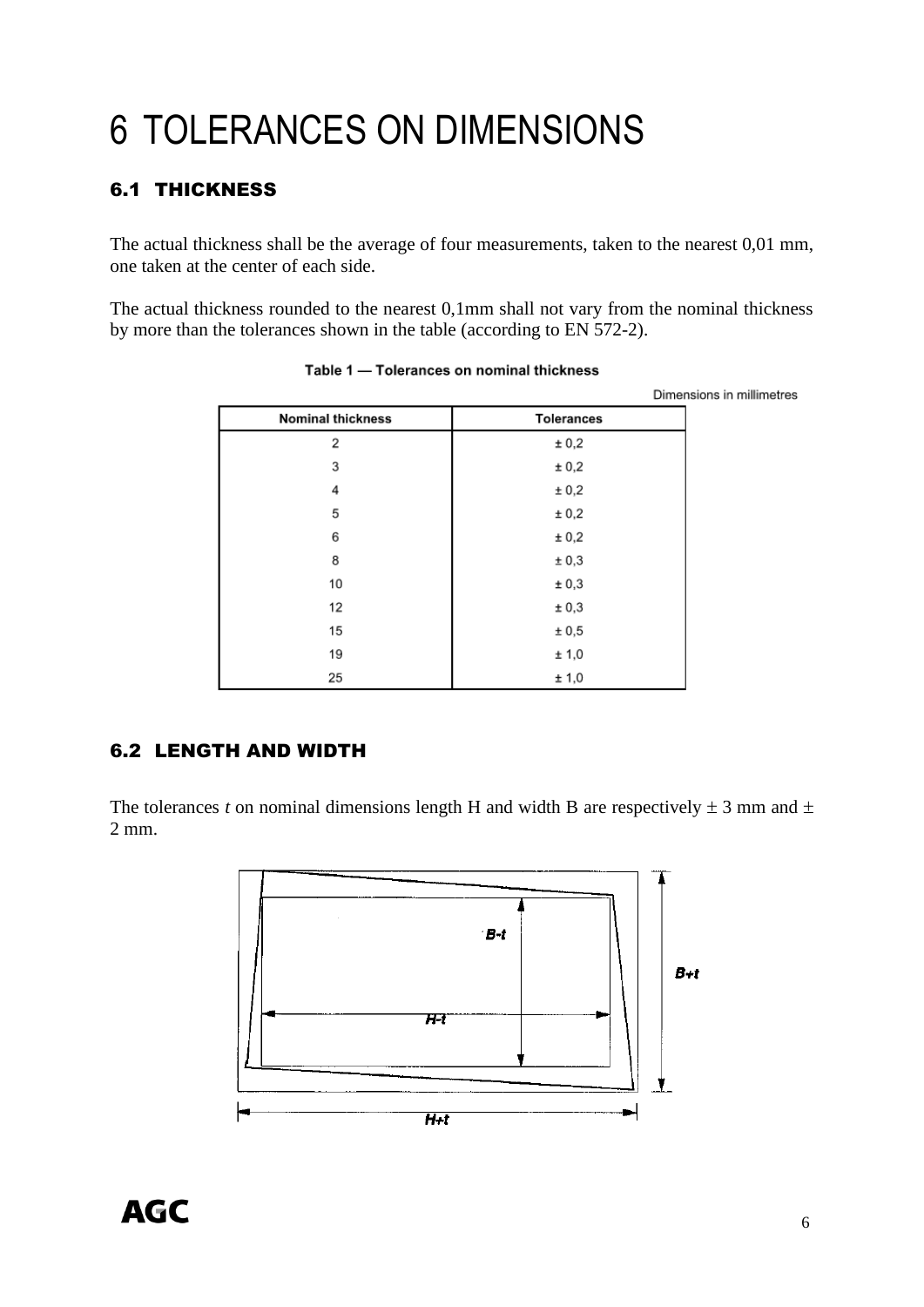The limit of squareness is described by the difference between diagonals. The difference is maximum 5 mm.

The same tolerances than for the float used as support of Matelac Silver apply. This information is related to jumbo sizes (PLF and DLF) of float without the paint coating.

# <span id="page-6-0"></span>7 QUALITY REQUIREMENTS

#### <span id="page-6-1"></span>7.1 INTRODUCTION

The quality of Matelac Silver can be affected by faults, which alter the appearance of the image of reflected objects. Such alteration of the image can result from faults in the glass, faults in the acid etching, and faults in the reflective coating.

#### <span id="page-6-2"></span>7.2 DEFINITIONS OF DEFECTS

The following definitions apply:

- ➢ Uniformity defects: slight visible variation in haze effect within a pane or from pane to pane. Defects associated with a non-processed zone or with a different processed intensity zone (e.g. clouds)
- $\triangleright$  Glass appearance defects: defects which alter the visual quality of the silver-coated float glass. They can be spot and/or linear and/or enlarged area defects
- ➢ Spot defects: nuclei (solid or gaseous inclusions), deposits, crush marks etc. In certain instances spot defects are accompanied by a distortion zone called 'halo'. The nucleus of the spot defect is measurable. Spot defects may also be due to cutting oil droplets, silicone pollution etc on the acid etched surface.
- ➢ Linear defects: scratches, extended spot faults etc.
- ➢ Scratches: any kind of scratches that are not brush marks
- $\triangleright$  Reflective silver coating faults: faults in the reflective silver layer which will alter the appearance of the silvered glass. They consist of scratches, stain, colour spots and edge deterioration.
- ➢ Stain: alteration of the reflective coating characterized by a more or less brownish, yellowish or greyish colouration of zones which can sometimes cover the whole reflective surface
- ➢ Colour spots: alteration of the reflective coating in the form of small, generally coloured spots
- $\triangleright$  Edge deterioration: discolouration of the reflective silver at the edge of the silvered glass
- ➢ Protective coating(s) faults: faults where the metallic layer is exposed. They can be scratches or loss of adhesion of the protective coating(s).
- $\triangleright$  Edge faults: faults that affect the as-cut edge of the silvered glass. They can include entrant/emergent faults, shelling, corners on/off and vents.
- ➢ Cluster: group of not less than three spot defects, separated by not more than 50 mm.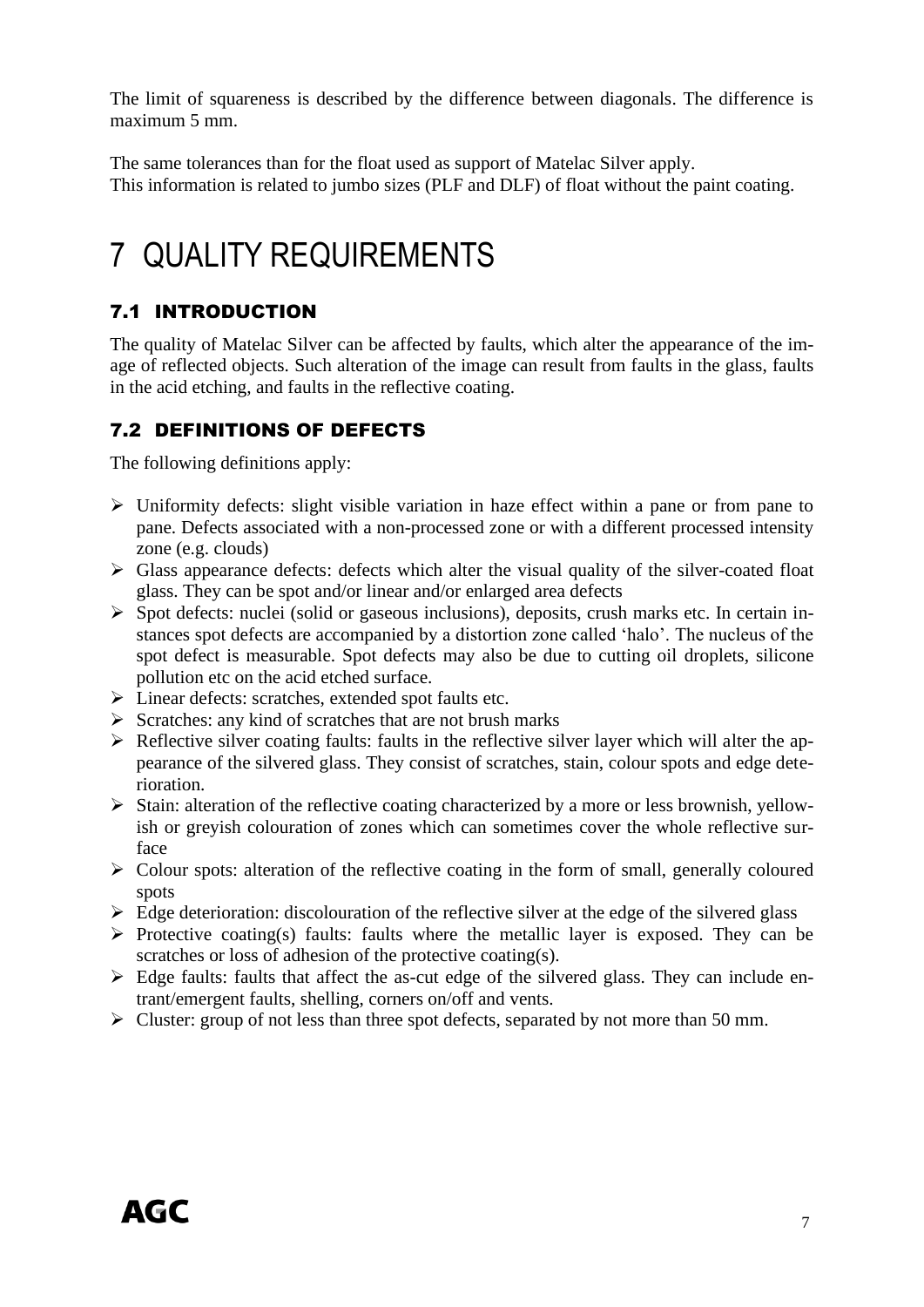#### <span id="page-7-0"></span>7.3 GLASS FAULTS

#### **7.3.1 INSPECTION METHOD**

The processed glass shall be observed in a vertical position, with the naked eye and under normal diffused lighting conditions, (natural daylight or simulated daylight, between 300 lux and 600 lux at the processed glass), from a distance of minimum 1 m. The direction of observation is normal, i.e. at right angles, to the processed glass. The use of an additional lighting source, e.g. spotlight, is not allowed.

The dimension and number of scratches and spot faults which cause disturbance to diffused reflection shall be noted.

#### **7.3.2 ACCEPTANCE LEVELS**

The tables give the acceptance level for glass faults respectively for standard sizes.

| Acceptance level for linear defects in standard sizes |                                                                     |                           |  |  |
|-------------------------------------------------------|---------------------------------------------------------------------|---------------------------|--|--|
|                                                       | Matelac Silver with clear and tinted glass substrate                |                           |  |  |
|                                                       | Jumbo size                                                          | Other sizes               |  |  |
|                                                       | $(\text{defects}/\text{ sheets of } 6 \text{ m x } 3,21 \text{ m})$ | (defects/m <sup>2</sup> ) |  |  |
| Scratches ( $\leq 50$ mm)                             |                                                                     | 0.139                     |  |  |

| Acceptance level for spot faults " in standard sizes |                                                  |                       |                           |                            |  |
|------------------------------------------------------|--------------------------------------------------|-----------------------|---------------------------|----------------------------|--|
|                                                      | Matelac Silver with <b>clear</b> glass substrate |                       |                           |                            |  |
|                                                      | Jumbo size                                       |                       | Other sizes               |                            |  |
|                                                      | (defects/ sheets of 6 m x 3,21 m)                |                       | (defects/m <sup>2</sup> ) |                            |  |
|                                                      | Max/sheet                                        | Average/sheet         | Max/sheet                 | Average/sheet <sup>b</sup> |  |
| $\leq$ 0.2 mm                                        | Accepted <sup>c</sup>                            | Accepted <sup>c</sup> | Accepted <sup>c</sup>     | Accepted <sup>c</sup>      |  |
| $> 0.2$ mm and $\leq 0.5$ mm                         | 26                                               |                       | 1,35                      | 0.93                       |  |
| $> 0.5$ mm                                           |                                                  |                       | 0.16                      | 0.11                       |  |

#### **Acceptance level for spot faults <sup>a</sup> in standard sizes**

<sup>a</sup> The dimensions stated are without the effect of halo and relate to the largest of the fault dimensions

 $<sup>b</sup>$  The average shall be calculated taking into account the total individual pack area (m<sup>2</sup>)</sup>

<sup>c</sup> Accepted, providing they do not form a cluster.

|                              |                                         |                       | Matelac Silver with <b>tinted</b> glass substrate |                            |  |
|------------------------------|-----------------------------------------|-----------------------|---------------------------------------------------|----------------------------|--|
|                              | Jumbo size                              |                       | Other sizes                                       |                            |  |
|                              | (defects/ sheets of 6 m x $3,21$ )<br>m |                       | (defects/m <sup>2</sup> )                         |                            |  |
|                              | Max/sheet                               | Average/sheet         | Max/sheet                                         | Average/sheet <sup>b</sup> |  |
| $\leq$ 0,2 mm                | Accepted <sup>c</sup>                   | Accepted <sup>c</sup> | Accepted <sup>c</sup>                             | Accepted <sup>c</sup>      |  |
| $> 0.2$ mm and $\leq 0.5$ mm | 30                                      | 29                    | 1,55                                              | 1,50                       |  |
| $> 0.5$ mm                   |                                         |                       | 0.21                                              | 0.16                       |  |

<sup>a</sup> The dimensions stated are without the effect of halo and relate to the largest of the fault dimensions

 $<sup>b</sup>$  The average shall be calculated taking into account the total individual pack area (m<sup>2</sup>)</sup>

<span id="page-7-1"></span><sup>c</sup> Accepted, providing they do not form a cluster.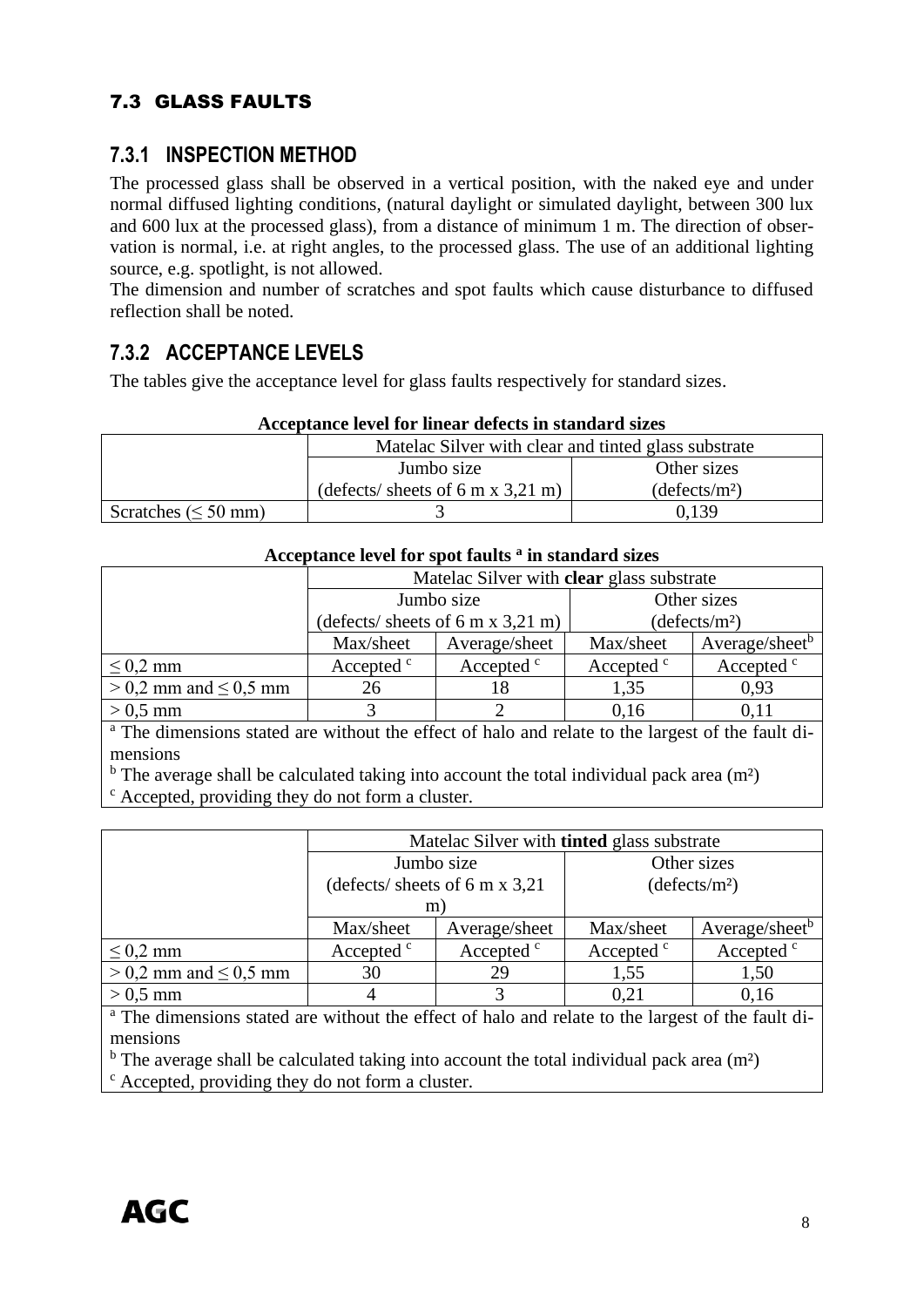#### 7.4 ACID ETCHING FAULTS

#### **7.4.1 INSPECTION METHOD**

Same as §7.3.1

#### **7.4.2 ACCEPTANCE LEVELS**

The acceptance levels for surface defects are given in the table below for stock sizes. These defects refer to the acid etched surface only.

| <b>Punctual faults (mm)</b>                               | Max/10 m <sup>2</sup> |  |  |
|-----------------------------------------------------------|-----------------------|--|--|
| $\leq 0.5$                                                | Accepted <sup>a</sup> |  |  |
| $> 0.5$ and $\leq 1$                                      |                       |  |  |
| $>1$ and $\leq 2$                                         |                       |  |  |
| > 2                                                       |                       |  |  |
| <sup>a</sup> Accepted, providing there is no accumulation |                       |  |  |

#### <span id="page-8-0"></span>7.5 ASPECT AND COLOUR OF THE ETCHING

#### **7.5.1 INTRODUCTION**

The aspect of the etching is defined by the color measurement. The color measurement is defined by  $L^*$ ,  $a^*$  and  $b^*$  values (illuminant D65, 10°). The difference of color between 2 samples is calculated by

$$
\Delta E^* = \sqrt{(L_1^* - L_2^*)^2 + (a_1^* - a_2^*)^2 + (b_1^* - b_2^*)^2}
$$

#### **7.5.2 MEASUREMENT OF THE ΔE\***

The  $\Delta E^*$  should be measured on the glass side, according to CIE Publication N° 15: DELTA E CIE LAB D65 10° SCI.

#### **7.5.3 ACCEPTANCE LEVELS**

The allowable variation of the colorimetric measurements, measured on the acid etched side, between panes (from the same thickness) shall be:

#### $\Delta E^*$  < 2

Note 1: In order to avoid color difference coming from deviation from batch to batch, panes placed next to each other should come from the same production batch.

#### <span id="page-8-1"></span>7.6 REFLECTIVE SILVER COATING FAULTS

#### **7.6.1 INSPECTION METHOD**

Same as §7.3.1

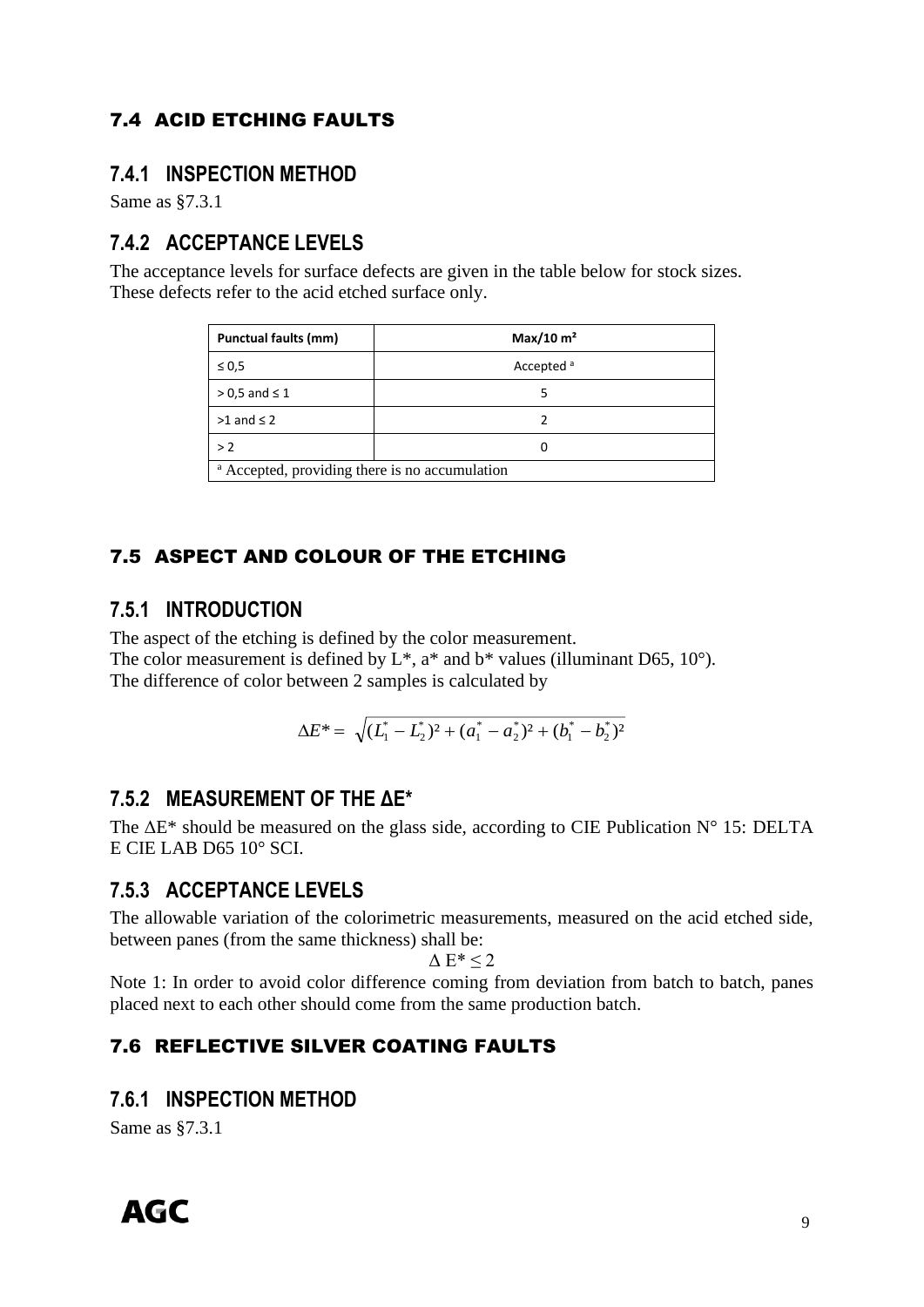#### **7.6.2 ACCEPTANCE LEVELS**

The reflective silver coating faults are not allowed if they are visible under the condition of § 7.3.1.

#### <span id="page-9-0"></span>7.7 PROTECTIVE COATING FAULTS

#### **7.7.1 INSPECTION METHOD**

Same as §7.3.1.

#### **7.7.2 ACCEPTANCE LEVELS**

Using the method in §7.3.1, the presence of pinholes, burst bubbles, flaking of the protective coating along the edges or other faults in the protective coating(s) shall not be allowed.

#### <span id="page-9-1"></span>7.8 ASPECT OF THE " SAFE+" VERSION

Matelac Silver can be delivered with SAFE+ safety backing film on the painted side. The aspect of this film is not perfect and some bubbles can appear. Visual imperfections in the SAFE+ safety backing film do not have a negative impact on soft body impact resistance according to EN 12600.

#### <span id="page-9-2"></span>7.9 EDGE FAULTS

#### **7.9.1 INSPECTION METHOD**

Same as §7.3.1.

#### **7.9.2 ACCEPTANCE LEVELS**

The edge quality of stock sizes Matelac Silver can be affected by the presence of entrant/emergent faults and shelling. Using the method of §7.3.1, the edges of the processed glass shall be checked for the presence of shells, corners on/off and edge vents.

#### 7.9.2.1 CHIPS OR SHELLS

For stock sizes, entrant or emergent chips or shells shall be accepted provided they do not exceed a maximum length and depth of 10 mm and half the nominal glass thickness.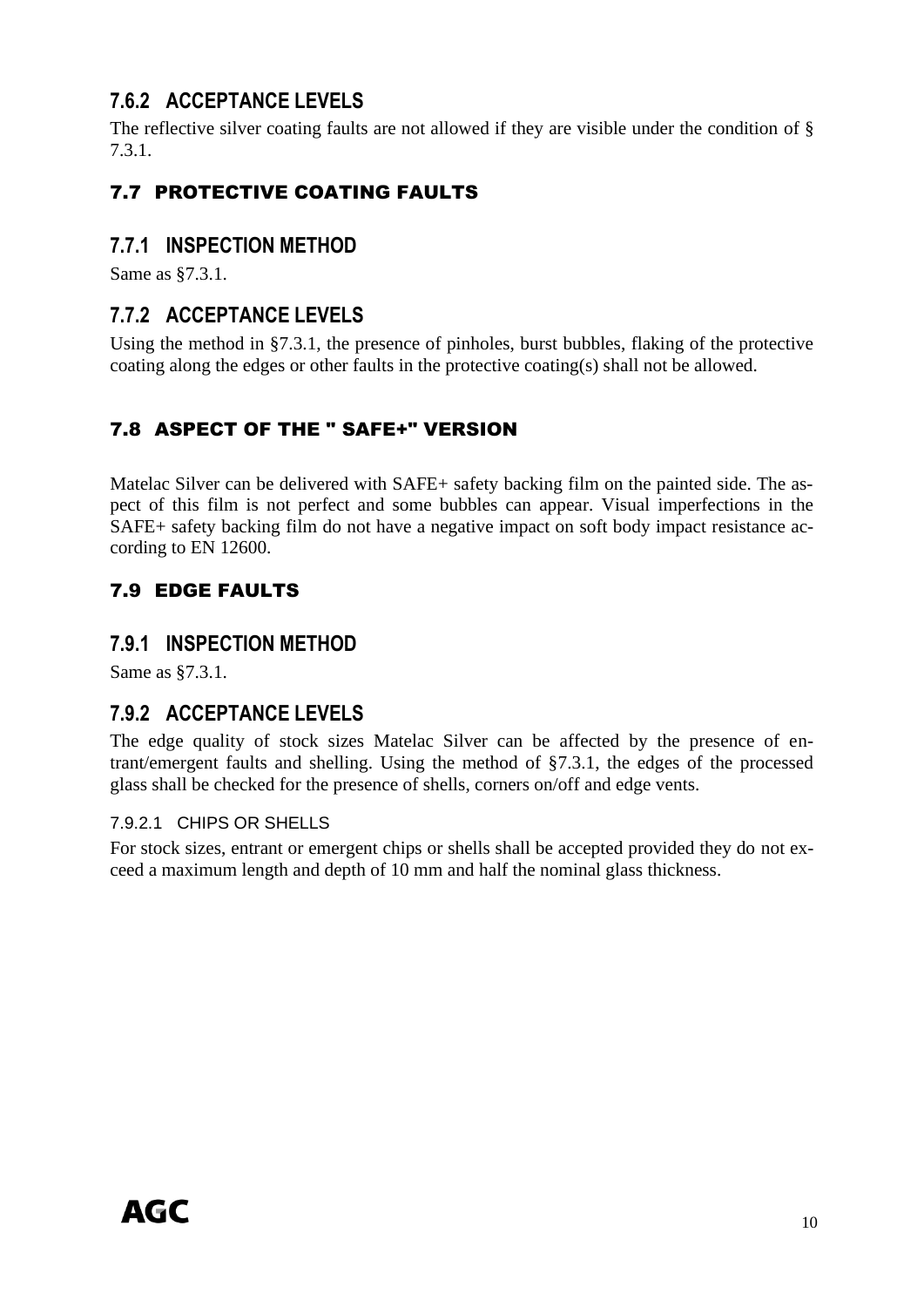

#### 7.9.2.2 CORNERS ON/OFF

For stock sizes occasional corners on/off shall be allowed. No more than 5 % of the sheets on a delivery shall be affected.



#### 7.9.2.3 VENTED (CRACKED) EDGES

<span id="page-10-0"></span>Vented (cracked) edges shall not be allowed for stock sizes.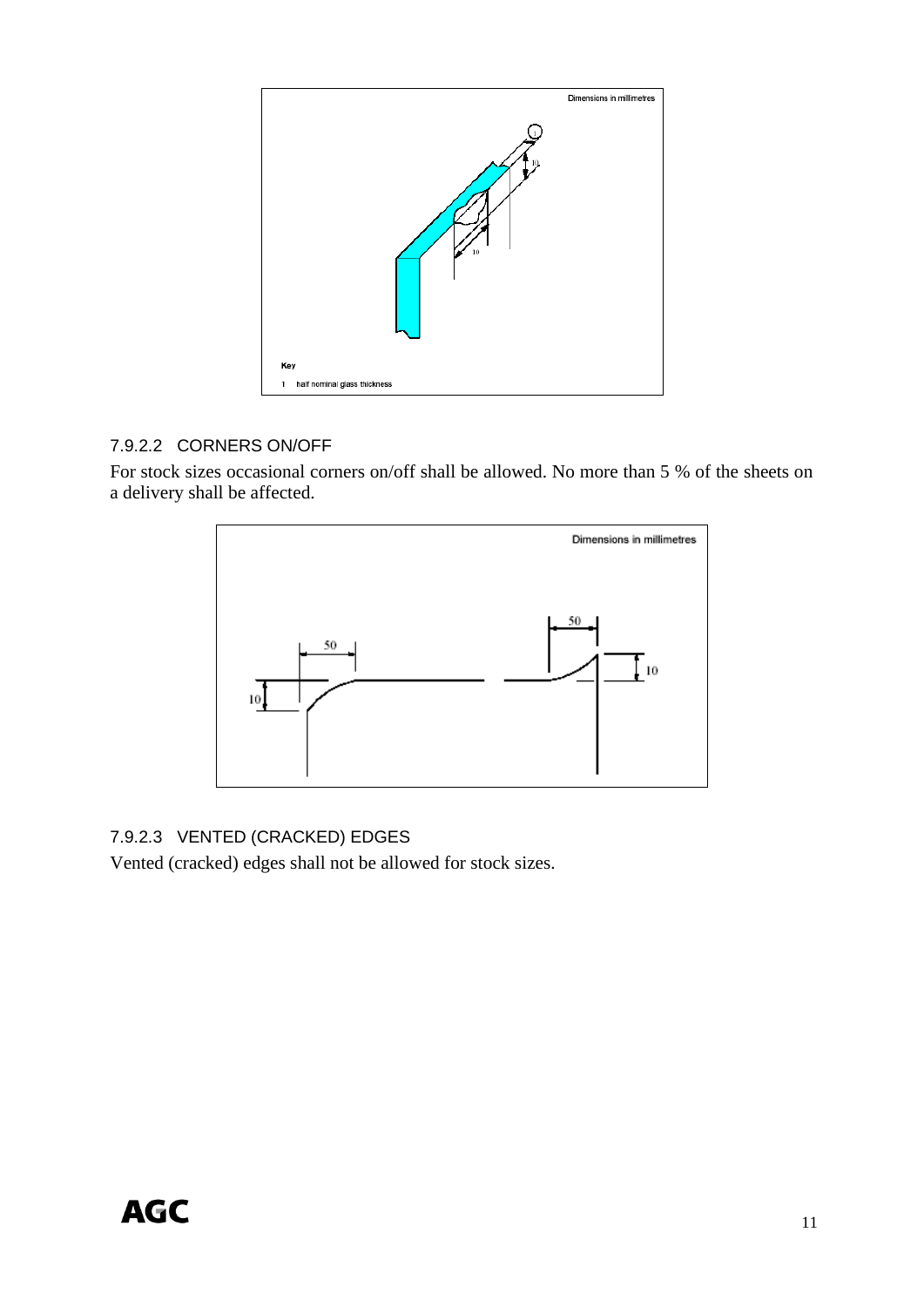# 8 ENVIRONMENTAL ASPECT

Matelac Silver colour options have been developed to be environmentally-friendly decorative glass products. Matelac Silver products are available with MNGE coating technology. The current production line for Matelac Silver, comprising the MNGE coating technology, has, amongst other things, made it possible to:

- $\triangleright$  eliminate the copper layer
- $\blacktriangleright$  reduce lead content to < 0,3 % (< 3000 ppm) for MNGE produced in Europe and to < 0,5 % (<5000ppm) for Mirox MNGE produced in Russia
- $\blacktriangleright$  reduce ammonia waste by 90%.

AGC Glass Europe has achieved Cradle to Cradle Certified<sup>TM</sup> Silver for the Matelac Silver product range, including SAFE+ version.

None of the substances identified as Substances of Very High Concern (SVHC) in the REACH Candidate list\* is present above 0.1% in Matelac Silver products, including SAFE/SAFE+ versions (REACH Regulation 1907/2006/EC concerning the Registration, Evaluation, Authorisation and Restriction of Chemicals).

\*<http://echa.europa.eu/web/guest/candidate-list-table>

<span id="page-11-0"></span>For specific product details, visit [www.agc-yourglass.com,](http://www.agc-yourglass.com/) product section "Matelac", or look in the "Tools" section under "Regulatory Documents".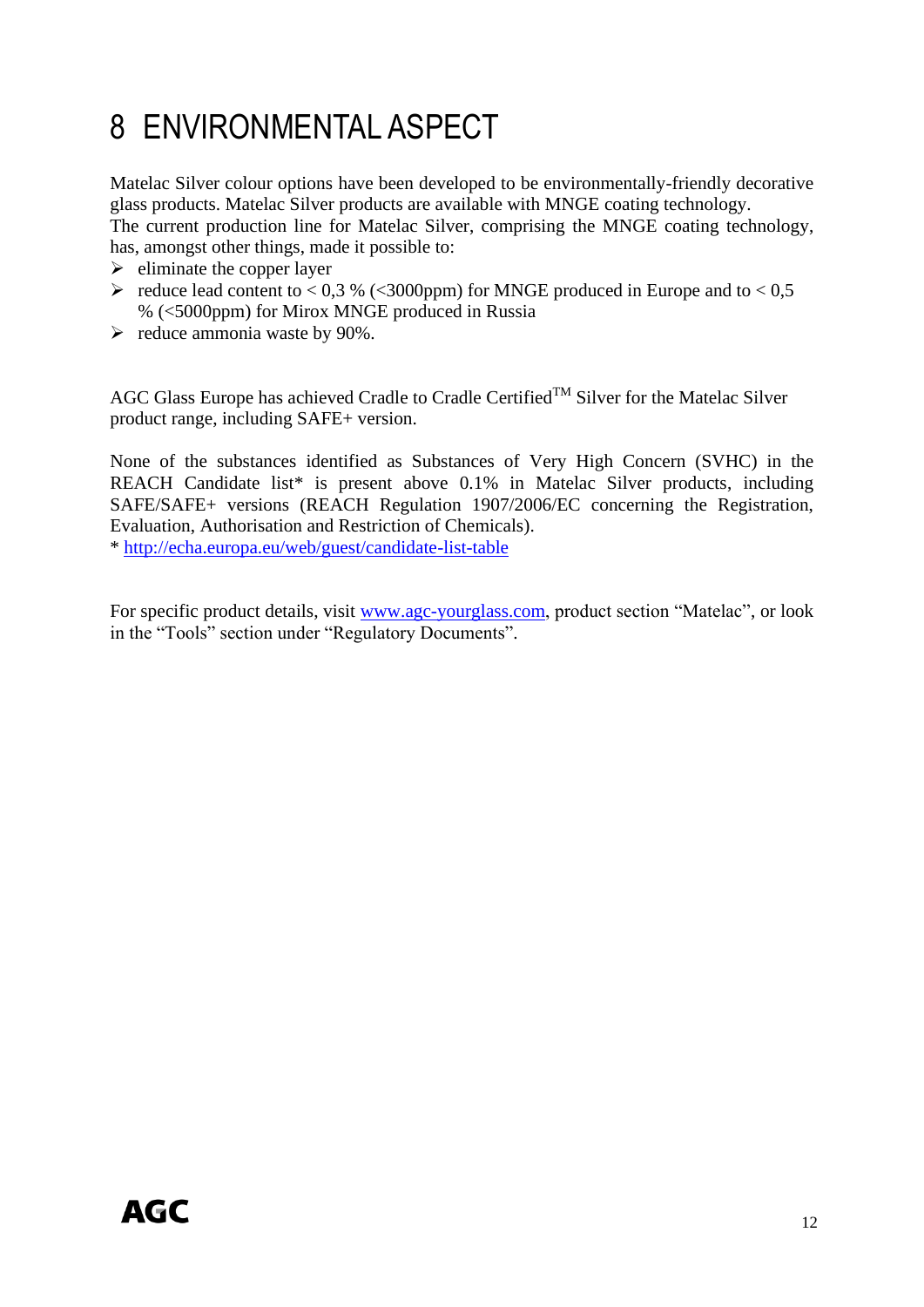# 9 SAFETY

#### <span id="page-12-0"></span>9.1 SAFETY IN USE - PENDULUM BODY IMPACT RESISTANCE

Shatter properties (safe breakability) and pendulum body impact resistance are determined and classified in accordance with EN 12600.

Matelac Silver show a mode of breakage typical of annealed glass (EN 12600, type A).

Matelac Silver SAFE+ comprise polymer film applied to the back of the glass. This safety backing film ensures safety in case of soft body impact.

Matelac Silver SAFE+ show a mode of breakage typical of laminated glass (EN 12600, type B). Numerous cracks appear under soft body impact, but the fragments hold together and do not separate.

For specific product details, visit [www.agc-yourglass.com,](http://www.agc-yourglass.com/) register and log-in under the restricted area, and go to "certificates" in the product section "Matelac".

#### <span id="page-12-1"></span>9.2 SAFETY IN THE CASE OF FIRE - REACTION TO FIRE

Reaction to fire is determined and classified in accordance with EN 13501-1.

Some glass products are products/materials that do not require to be tested for reaction to fire (e.g. Products/materials of Classes\* A1 according to Commission Decision 96/603/EC, as amended 2000/605/EC).

*\* Contribution to fire growth ranges from class A1 (best, not contributing to fire growth nor to the fully developed fire) to class E (worst, quickly leading to a flashover situation). In addition to the main classification for contribution to fire growth, additional classification parameters are assigned to a product for smoke production, and flaming droplets and particles.* 

<span id="page-12-2"></span>Matelac Silver (SAFE+) show a reaction to fire behavior ranging from class A1 to class B, depending on paint colour, glass thickness, safety backing or not, and type of installation. For specific product details, visit [www.agc-yourglass.com,](http://www.agc-yourglass.com/) register and log-in under the restricted area, and go to "certificates" in the product section "Matelac".